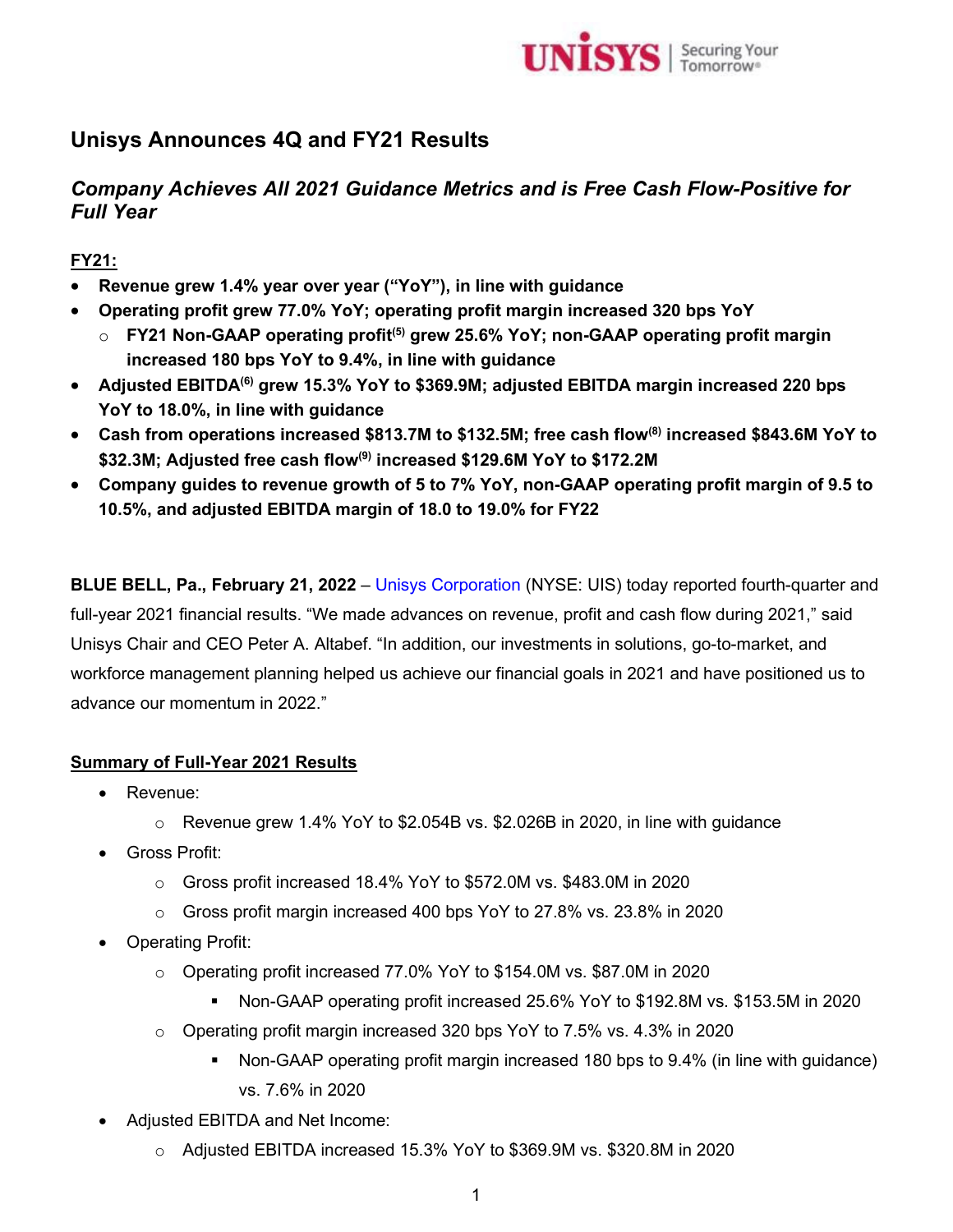- Adjusted EBITDA margin increased 220 bps to 18.0% (in line with guidance) vs. 15.8% in 2020
- $\circ$  During 2021, the company undertook a number of liability management initiatives that in combination reduced gross pension liabilities by \$1.2B, which required approximately \$500M in total non-cash pre-tax settlement charges. As a result, the company recorded a net loss from continuing operations in the amount of \$448.5M vs. a net loss of \$317.7M in 2020 (which included \$142.1M of non-cash pre-tax settlement charges)
	- Net income margin was  $(21.8)$ % vs.  $(15.7)$ % in 2020, as a result of the same noncash charges
- $\circ$  Non-GAAP net income from continuing operations<sup>(7)</sup> increased 55.8% YoY to \$117.5M vs. \$75.4M in 2020
	- Non-GAAP net income margin increased 200 bps YoY to 5.7% vs. 3.7% in 2020
- **Earnings Per Share from Continuing Operations:** 
	- $\circ$  The non-cash settlement charges referenced above related to reducing gross pension liabilities amounted to \$6.77 per share and resulted in a loss per share from continuing operations in the amount of \$6.75 vs. a loss of \$5.05 in 2020
	- o Non-GAAP diluted earnings per share from continuing operations increased 54.9% YOY to \$1.75 vs. \$1.13 in 2020.
- Cash Flow:
	- $\circ$  Cash from operations increased \$813.7M YoY to \$132.5M vs. \$(681.2)M in 2020
	- o Free cash flow increased \$843.6M YoY to \$32.3M vs. \$(811.3)M in 2020
	- o Adjusted free cash flow increased \$129.6M YoY to \$172.2M vs. \$42.6M in 2020
- Pipeline, ACV and Backlog:
	- $\circ$  Total company pipeline<sup>(2)</sup> increased 5% YoY and was roughly flat sequentially at \$4.8B
	- $\circ$  Annual contract value ("ACV")<sup>(3)</sup> increased 11% YoY
	- $\circ$  Total company backlog<sup>(1)</sup> was flat sequentially at \$3.0B
- Balance Sheet:
	- $\circ$  Net leverage<sup>(4)</sup> as of December 31, 2021 was 0.6x
	- o As of December 31, 2021, total cash and cash equivalents was \$553M
	- $\circ$  Based on calculations and actuarial assumptions as of December 31, 2021, no future cash contributions are required to the qualified U.S. pension plans for at least the next 10 years; approximately \$35M in annual contributions required to all other plans from 2022 to 2026
	- $\circ$  The global GAAP pension deficit decreased by \$283M as of December 31, 2021 to \$753M vs. \$1,036M as of December 31, 2020

## **FY21 Financial Highlights by Segment:**

Digital Workplace Solutions ("DWS"), transforming digital workplaces and end-user experiences: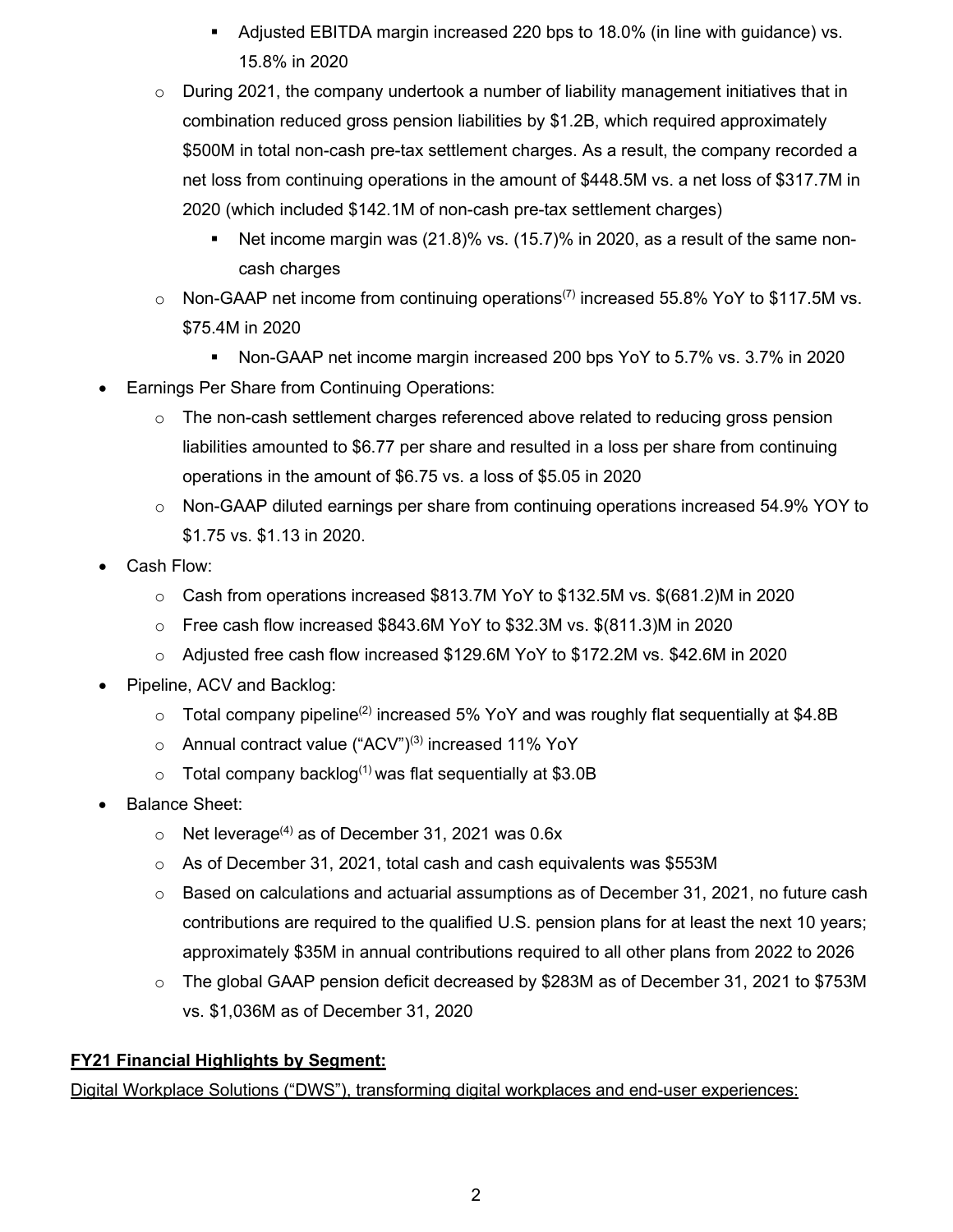- In 2021 the company evolved its DWS solution portfolio, expanding user-experience offerings and exiting certain non-strategic contracts that were not aligned to its targeted margin profile. This resulted in a decline in revenue, but gross profit and gross margin increased for the year.
- DWS revenue was \$567.0M vs. \$588.3M in 2020, down 3.6% YoY
- DWS gross profit increased 38.0% YoY to \$76.3M vs. \$55.3M in 2020
	- $\circ$  DWS gross margin increased 410 bps YoY to 13.5% vs. 9.4% in 2020

Cloud and Infrastructure Solutions ("C&I"), driving modern IT service platforms and cloud application development:

- C&I revenue grew 6.7% YoY to \$496.5M vs. \$465.2M in 2020
- C&I gross profit grew 144.0% YoY to \$56.6M vs. \$23.2M in 2020
	- $\circ$  C&I gross margin improved 640 bps YoY to 11.4% vs. 5.0% in 2020, reflecting improvements to margins for both cloud and traditional infrastructure solutions

Enterprise Computing Solutions ("ECS"), enabling digital services through software-defined operating environments:

- ECS revenue grew 2.7% YoY to \$677.5M vs. \$659.7M in 2020
- ECS gross profit grew 14.1% YoY to \$428.6M vs. \$375.7M in 2020
	- $\circ$  ECS gross margin increased 620 bps YoY to 63.1% vs. 56.9% in 2020

## **Summary of Q4 2021 Results**

- 4Q21 revenue faced a difficult compare with 4Q20, including as a result of the ECS license renewal schedule which was more concentrated in the fourth quarter of 2020, but results were in line with internal expectations, as evidenced by achievement of FY21 revenue guidance.
	- o Revenue was \$539.3M vs. \$576.9M in 2020, down 6.5% YoY
- The ECS license renewal schedule also resulted in lower profitability YoY in the quarter, but as with revenue, overall profitability results were in line with or slightly ahead of internal expectations, as evidenced by achievement of non-GAAP operating profit margin and adjusted EBITDA margin guidance for FY21
	- o Gross Profit:
		- Gross profit was \$163.7M vs. \$175.1M in 4Q20
		- Gross profit margin was flat YoY at 30.4%
	- o Operating Profit:
		- Operating profit was \$44.5M vs. \$47.7M in 4Q20
			- Non-GAAP operating profit was \$63.3M vs. \$80.9M in 4Q20
		- Operating profit margin was flat YoY at 8.3%
			- Non-GAAP operating profit margin was 11.7% vs. 14.0% in 4Q20
	- o Adjusted EBITDA and Net Income:
		- Adjusted EBITDA was \$107.0M vs. \$124.2M in 4Q20
			- Adjusted EBITDA margin was 19.8% vs. 21.5% in 4Q20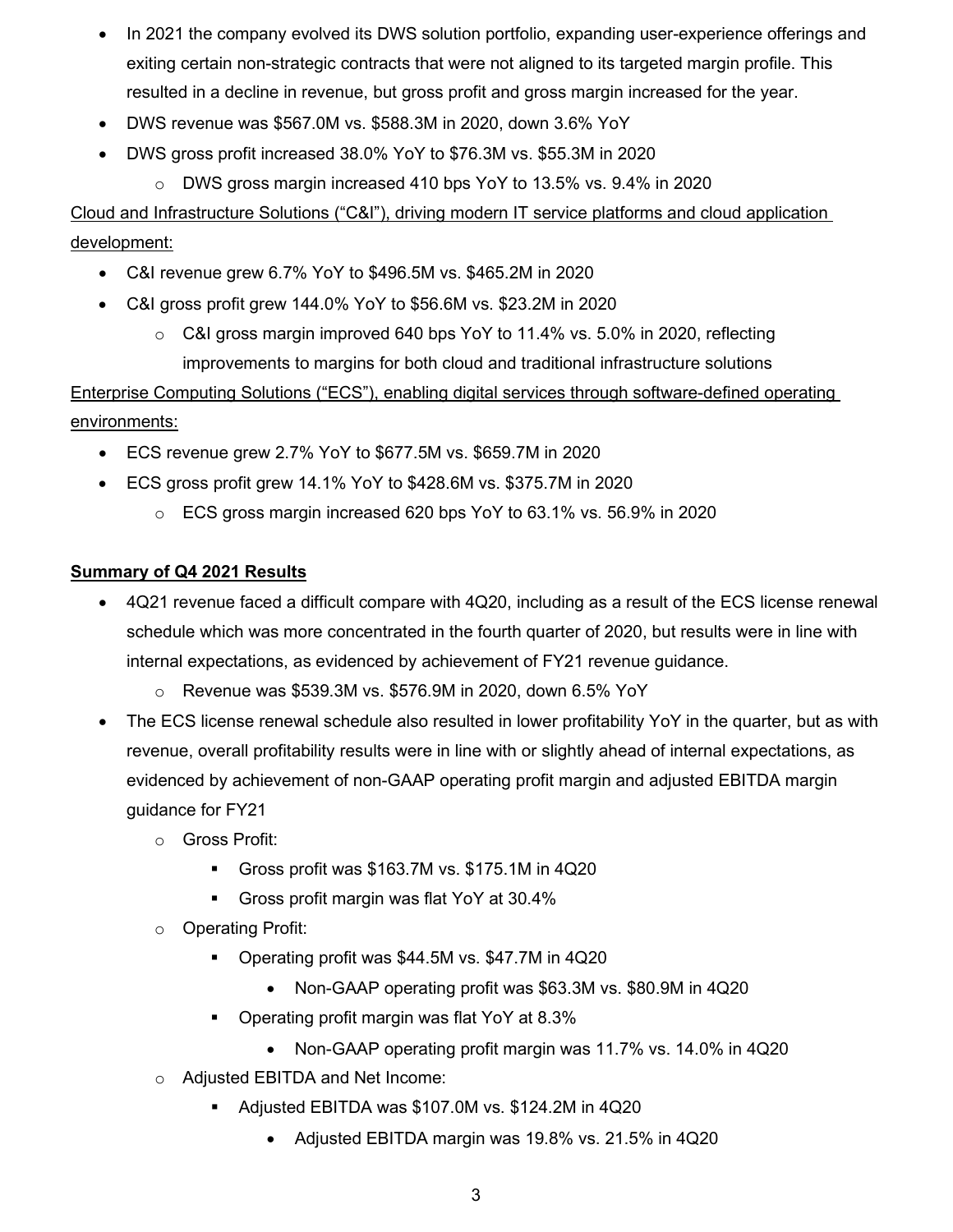- During the fourth quarter, as part of the pension liability reductions noted above, the company completed a transfer of gross pension liabilities through the purchase of a \$235M annuity contract. As a result, the company recorded a \$130.1M non-cash, pre-tax settlement charge, which resulted in a net loss from continuing operations in 4Q21 of \$131.2M vs. a net loss of \$174.7M in 4Q20 (which included a \$142.1M noncash, pre-tax settlement charge)
	- Net income margin of (24.3)% vs. (30.3)% in 4Q20, impacted by the same charge
- Non-GAAP net income from continuing operations was \$34.8M vs. \$49.2M in 4Q20
	- Non-GAAP net income margin was 6.5% vs. 8.5% in 4Q20
- o Earnings Per Share from Continuing Operations:
	- The non-cash settlement charge related to gross pension liability reduction noted above translated to \$1.94 per share, which drove the loss per share from continuing operations of \$1.95 vs. a loss of \$2.77 in 4Q20
	- Non-GAAP diluted earnings per share from continuing operations was \$0.51 vs. \$0.73 in 4Q20
- o Cash Flow:
	- Cash from operations was \$68.0M vs. \$(355.4)M in 4Q20
	- Free cash flow was  $$44.3M$  vs.  $$(390.4)M$  in  $4Q20$
	- Adjusted free cash flow was \$72.2M vs. \$104.6M in 4Q20
- o ACV:
	- 4Q21 represented the strongest ACV quarter of the year, up 54% sequentially (although down 12% YoY, due to the ECS license renewal schedule).

## **Fourth-Quarter Financial Highlights by Segment:**

As noted above for total company results, 4Q21 faced a difficult compare with 4Q20 at the segment level, as well, including as a result of the ECS license renewal schedule. However, overall results were in line with or slightly ahead of internal expectations, as evidenced by achievement of guidance on all metrics for FY21.

## DWS:

- As a result of exiting certain non-strategic contracts that were not aligned to the company's targeted margin profile in the third quarter, 4Q21 DWS revenue declined YoY. However, 4Q21 DWS gross profit and gross margin increased YoY.
- DWS revenue was \$138.1M vs. \$146.3M in 4Q20
- DWS gross profit was up 6.9% YoY to \$18.6M vs. \$17.4M in 4Q20
	- $\circ$  DWS gross profit margin was up 160 bps YoY to 13.5% vs. 11.9% in 4Q20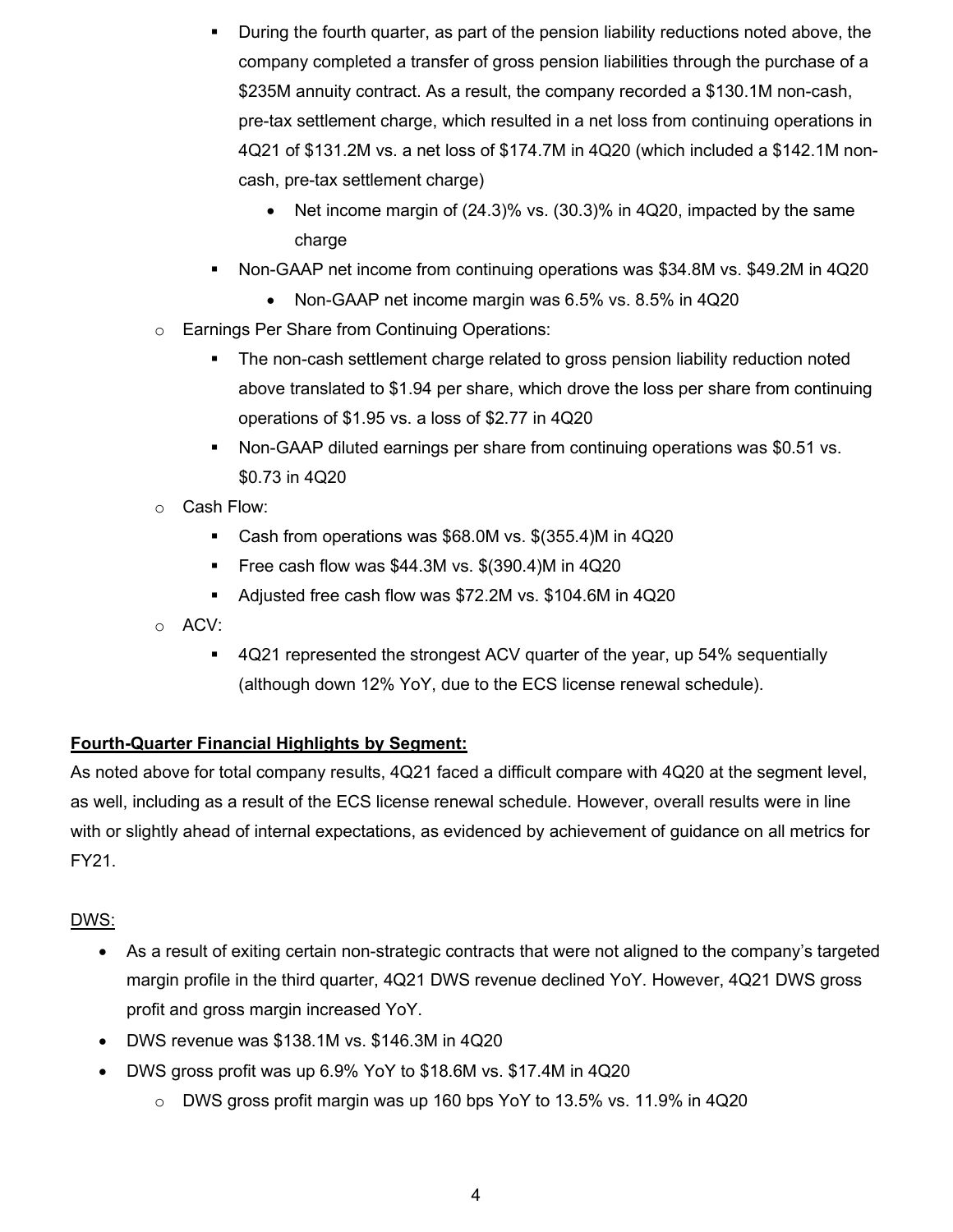C&I:

- 4Q21 C&I revenue was expected to decrease YoY due to a revenue timing issue that benefitted the company in the fourth quarter of 2020. However, 4Q20 C&I gross profit and gross margin increased YoY.
- C&I revenue of \$129.9M vs. \$131.1M in 4Q20
- C&I gross profit increased 24.7% YoY to \$19.7M vs. \$15.8M in 4Q20
	- o C&I gross profit margin increased 310 bps YoY to 15.2% vs. 12.1% in 4Q20

## ECS:

- 4Q21 ECS revenue was expected to be lower YoY as a result of the license renewal schedule, which was more concentrated in the fourth quarter of 2020. The flow-through of this revenue impact was also expected to drive lower gross profit and gross margin.
- ECS revenue was \$191.2M vs. \$220.5M in 4Q20
- ECS gross profit was \$124.3M vs. \$143.5M in 4Q20
	- $\circ$  ECS gross margin was roughly flat YoY at 65.0% vs. 65.1% in 4Q20

## **Conference Call**

Unisys will hold a conference call February 22<sup>nd</sup> at 8:00 a.m. Eastern Time to discuss its results. The listenonly webcast, as well as the accompanying presentation materials, can be accessed on the Unisys Investor website at [www.unisys.com/investor.](http://www.unisys.com/investor) Following the call, an audio replay of the webcast, and accompanying presentation materials, can be accessed through the same link.

(1) **Backlog** – Represents future revenue associated with contracted work which has not yet been delivered or performed. Although we believe this backlog is firm, we may, for commercial reasons, allow the orders to be cancelled, with or without penalty.

(2) **Pipeline** – Pipeline represents prospective sale opportunities being pursued or for which bids have been submitted. There is no assurance that pipeline will translate into recorded revenue.

(3) **Annual Contract Value** – The revenue expected to be recognized during the first twelve months following the signing of a contract.

(4) **Net Leverage** – Net leverage excludes the deficit associated with the qualified U.S. pension plans, given that based on calculations and actuarial assumptions as of December 31, 2021, no future cash contributions are required to the qualified U.S. pension plans for at least the next 10 years. Net leverage includes the deficit from all other pension plans, given the remaining contributions required to those plans.

## **Non-GAAP and Other Information**

Although appropriate under generally accepted accounting principles ("GAAP"), the company's results reflect charges that the company believes are not indicative of its ongoing operations and that can make its

5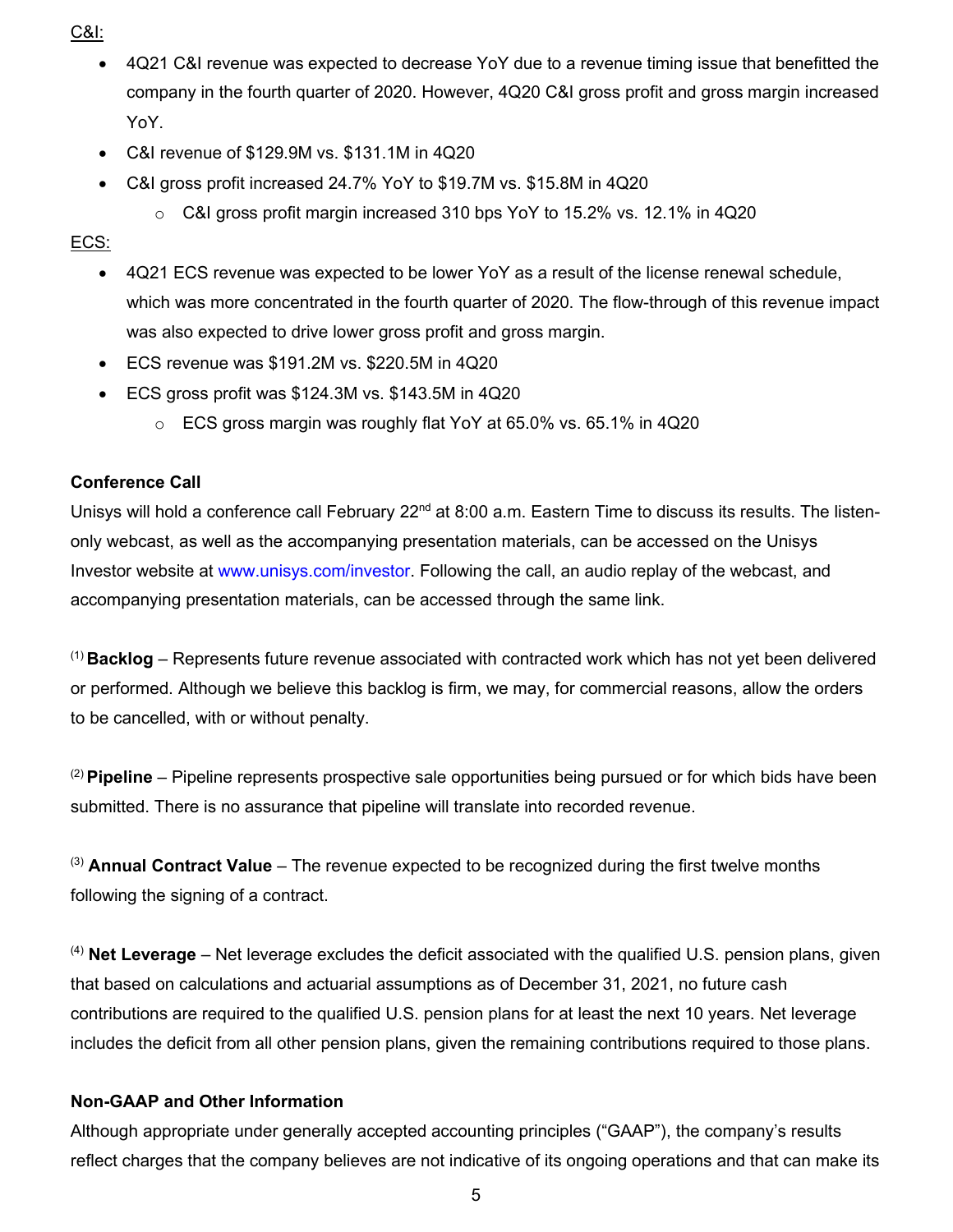profitability and liquidity results difficult to compare to prior periods, anticipated future periods, or to its competitors' results. These items consist of certain portions of post-retirement, debt exchange and extinguishment and cost-reduction and other expenses. Management believes each of these items can distort the visibility of trends associated with the company's ongoing performance. Management also believes that the evaluation of the company's financial performance can be enhanced by use of supplemental presentation of its results that exclude the impact of these items in order to enhance consistency and comparativeness with prior or future period results. The following measures are often provided and utilized by the company's management, analysts, and investors to enhance comparability of year-over-year results, as well as to compare results to other companies in our industry.

(5) **Non-GAAP operating profit** – The company recorded pretax post-retirement expense and pretax charges in connection with cost-reduction activities, debt exchange/extinguishment and other expenses. For the company, non-GAAP operating profit excluded these items. The company believes that this profitability measure is more indicative of the company's operating results and aligns those results to the company's external guidance, which is used by the company's management to allocate resources and may be used by analysts and investors to gauge the company's ongoing performance.

(6) **EBITDA & adjusted EBITDA** – Earnings before interest, taxes, depreciation and amortization ("EBITDA") is calculated by starting with net income (loss) from continuing operations attributable to Unisys Corporation common shareholders and adding or subtracting the following items: net income attributable to noncontrolling interests, interest expense (net of interest income), provision for income taxes, depreciation and amortization. Adjusted EBITDA further excludes post-retirement, debt exchange/extinguishment, and cost-reduction and other expenses, non-cash share-based expense, and other (income) expense adjustment. In order to provide investors with additional understanding of the company's operating results, these charges are excluded from the adjusted EBITDA calculation.

(7) **Non-GAAP net income and non-GAAP diluted earnings per share** – The company has recorded post-retirement expense and charges in connection with debt exchange/extinguishment and cost-reduction activities and other expenses. Management believes that investors may have a better understanding of the company's performance and return to shareholders by excluding these charges from the GAAP diluted earnings/loss per share calculations. The tax amounts presented for these items for the calculation of non-GAAP diluted earnings per share include the current and deferred tax expense and benefits recognized under GAAP for these amounts.

(8) **Free cash flow** – The company defines free cash flow as cash flow from operations less capital expenditures. Management believes this liquidity measure gives investors an additional perspective on cash flow from on-going operating activities in excess of amounts used for reinvestment.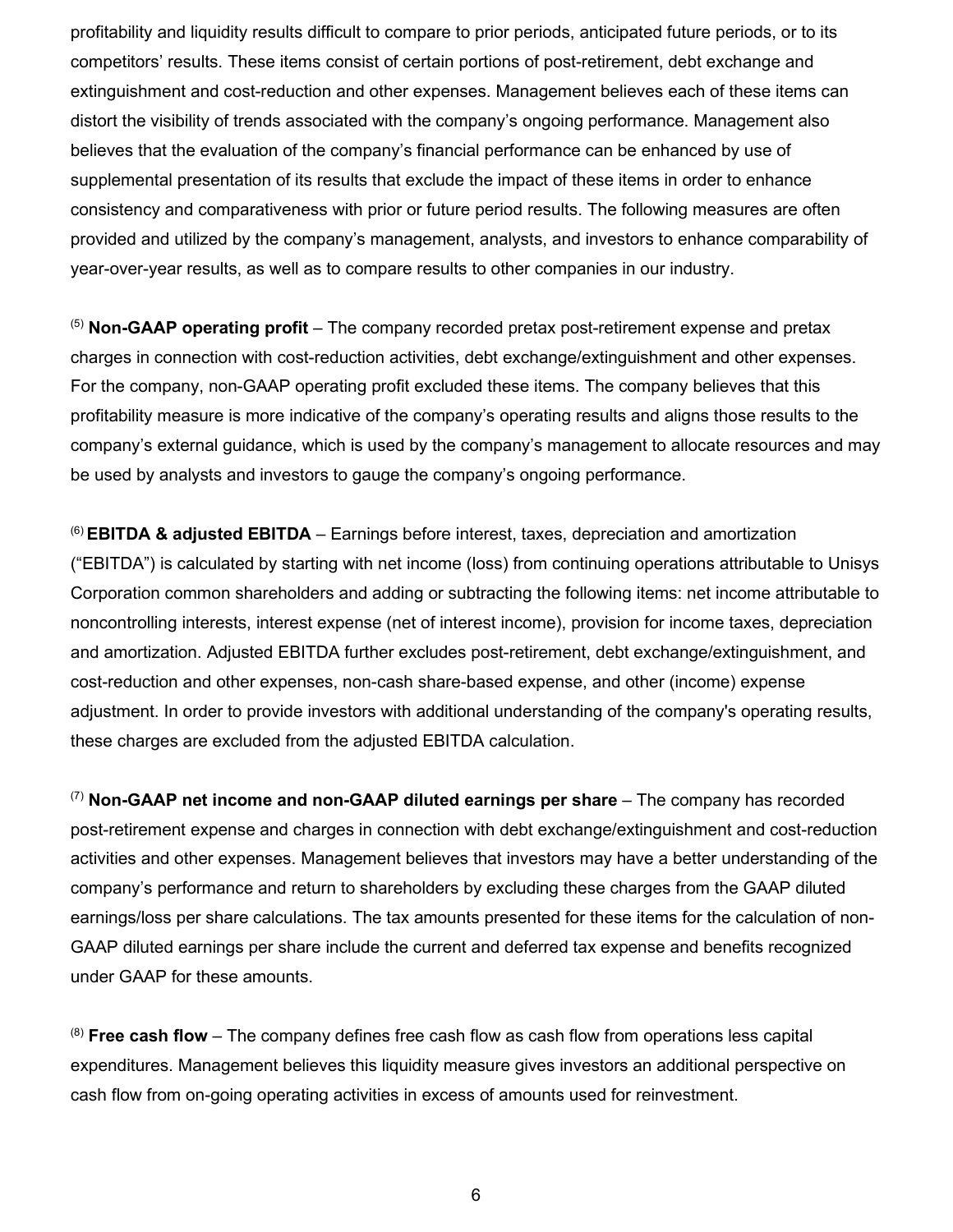(9) **Adjusted free cash flow** – Because inclusion of the company's post-retirement contributions, discontinued operations and cost-reduction charges/reimbursements and other payments in free cash flow may distort the visibility of the company's ability to generate cash flow from its operations without the impact of these non-operational costs, management believes that investors may be interested in adjusted free cash flow, which provides free cash flow before these payments. This liquidity measure was provided to analysts and investors in the form of external guidance and is used by management to measure operating liquidity.

### **About Unisys**

Unisys is a global IT solutions company that delivers successful outcomes for the most demanding businesses and governments. Unisys offerings include digital workplace solutions, cloud and infrastructure solutions, enterprise computing solutions, and business process solutions. For more information on how Unisys delivers for its clients across the commercial, financial services and government markets, visit [unisys.com.](http://unisys.com/)

### **Forward-Looking Statements**

Any statements contained in this release that are not historical facts are forward-looking statements as defined in the Private Securities Litigation Reform Act of 1995. Forward-looking statements include, but are not limited to, any projections or expectations of earnings, revenues, non-GAAP operating profit margin, adjusted EBITDA margin, annual contract value, total contract value, new business ACV or TCV, backlog, pipeline or other financial items; any statements of the company's plans, strategies or objectives for future operations; statements regarding future economic conditions or performance; and any statements of belief or expectation. All forward-looking statements rely on assumptions and are subject to various risks and uncertainties that could cause actual results to differ materially from expectations. In particular, statements concerning annual and total contract value are based, in part, on the assumption that each of those contracts will continue for their full contracted term. Risks and uncertainties that could affect the company's future results include, but are not limited to, the following: our ability to attract and retain experienced personnel in key positions; our ability to grow revenue and expand margin in our Digital Workplace Solutions and Cloud and Infrastructure Solutions businesses; our ability to maintain our installed base and sell new solutions and related services; the business and financial risk in implementing acquisitions or dispositions; the potential adverse effects of aggressive competition in the information services and technology market; our ability to effectively anticipate and respond to rapid technological innovation in our industry; our ability to retain significant clients and attract new clients; our contracts may not be as profitable as expected or provide the expected level of revenues; our ability to develop or acquire the capabilities to enhance the company's solutions; we have significant underfunded pension obligations; the impact of COVID-19 on our business, growth, reputation, projections, financial condition, operations, cash flows and liquidity; the performance and capabilities of third parties with whom we have commercial relationships; cybersecurity breaches could result in incurring significant costs and could harm our business and reputation; a failure to meet standards or expectations with respect to the company's

7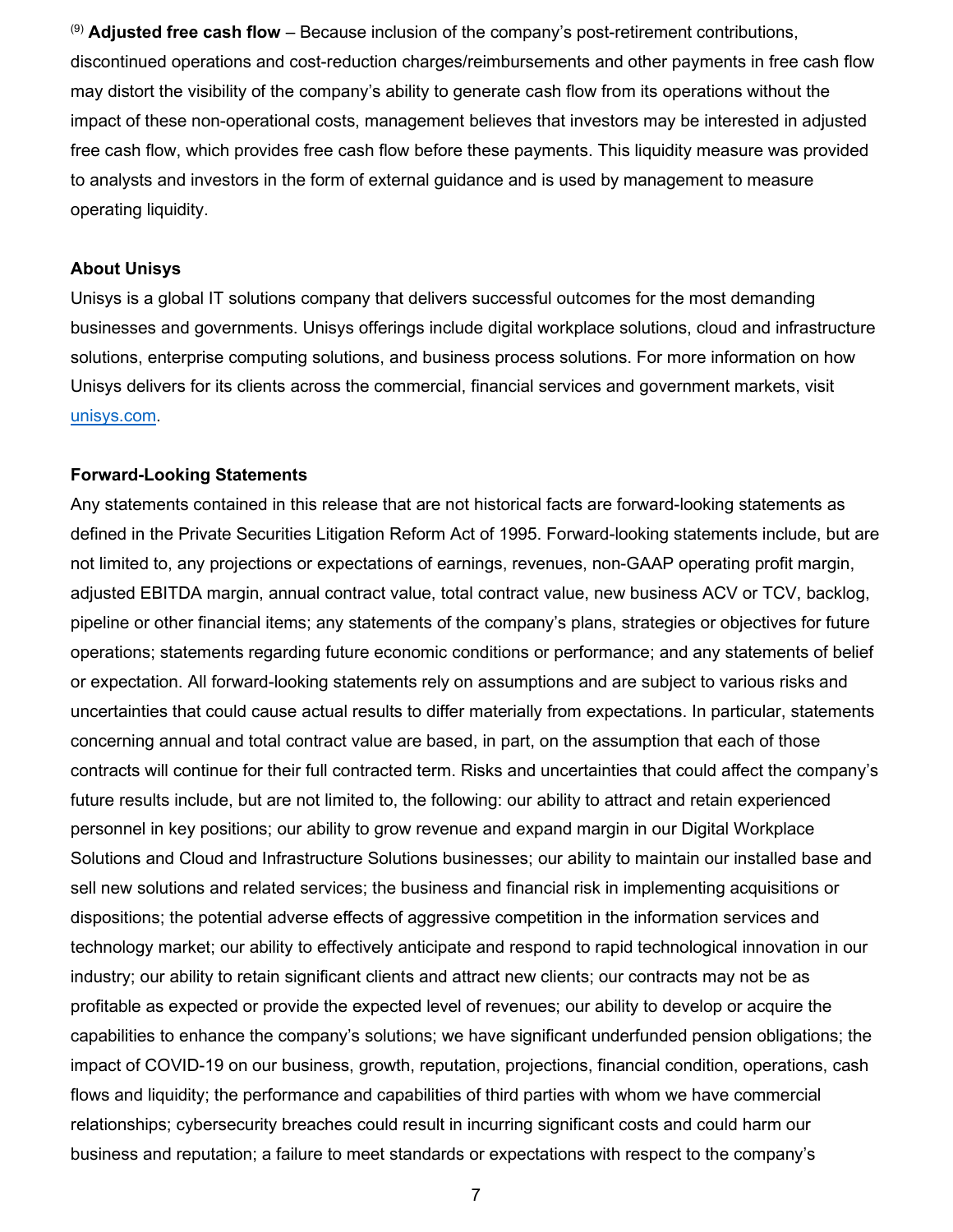environmental, social and governance practices; the risks of doing business internationally when a significant portion of our revenue is derived from international operations; our ability to access financing markets; a reduction in our credit rating; the adverse effects of global economic conditions, acts of war, terrorism, natural disasters or the widespread outbreak of infectious diseases; a significant disruption in our IT systems could adversely affect our business and reputation; we may face damage to our reputation or legal liability if our clients are not satisfied with our services or products; the potential for intellectual property infringement claims to be asserted against us or our clients; the possibility that legal proceedings could affect our results of operations or cash flow or may adversely affect our business or reputation; and our ability to use our net operating loss carryforwards and certain other tax attributes may be limited. Additional discussion of factors that could affect the company's future results is contained in its periodic filings with the Securities and Exchange Commission. The company assumes no obligation to update any forward-looking statements. While included under the definition of forward-looking statements, for the avoidance of doubt, any specific guidance or color that the company may provide from time to time regarding its expected future financial performance is effective only on the date given. The company generally will not update, reaffirm or otherwise comment on any such information except as it deems necessary, and then only in a manner that complies with Regulation FD.

### **Contacts:**

Investors: Courtney Holben, Unisys, 215-986-3379 [courtney.holben@unisys.com](mailto:courtney.holben@unisys.com)

Media: John Clendening, Unisys, 214-403-1981 [john.clendening@unisys.com](mailto:john.clendening@unisys.com)

#### RELEASE NO.: 0221/9863

Unisys and other Unisys products and services mentioned herein, as well as their respective logos, are trademarks or registered trademarks of Unisys Corporation. Any other brand or product referenced herein is acknowledged to be a trademark or registered trademark of its respective holder. UIS-Q

###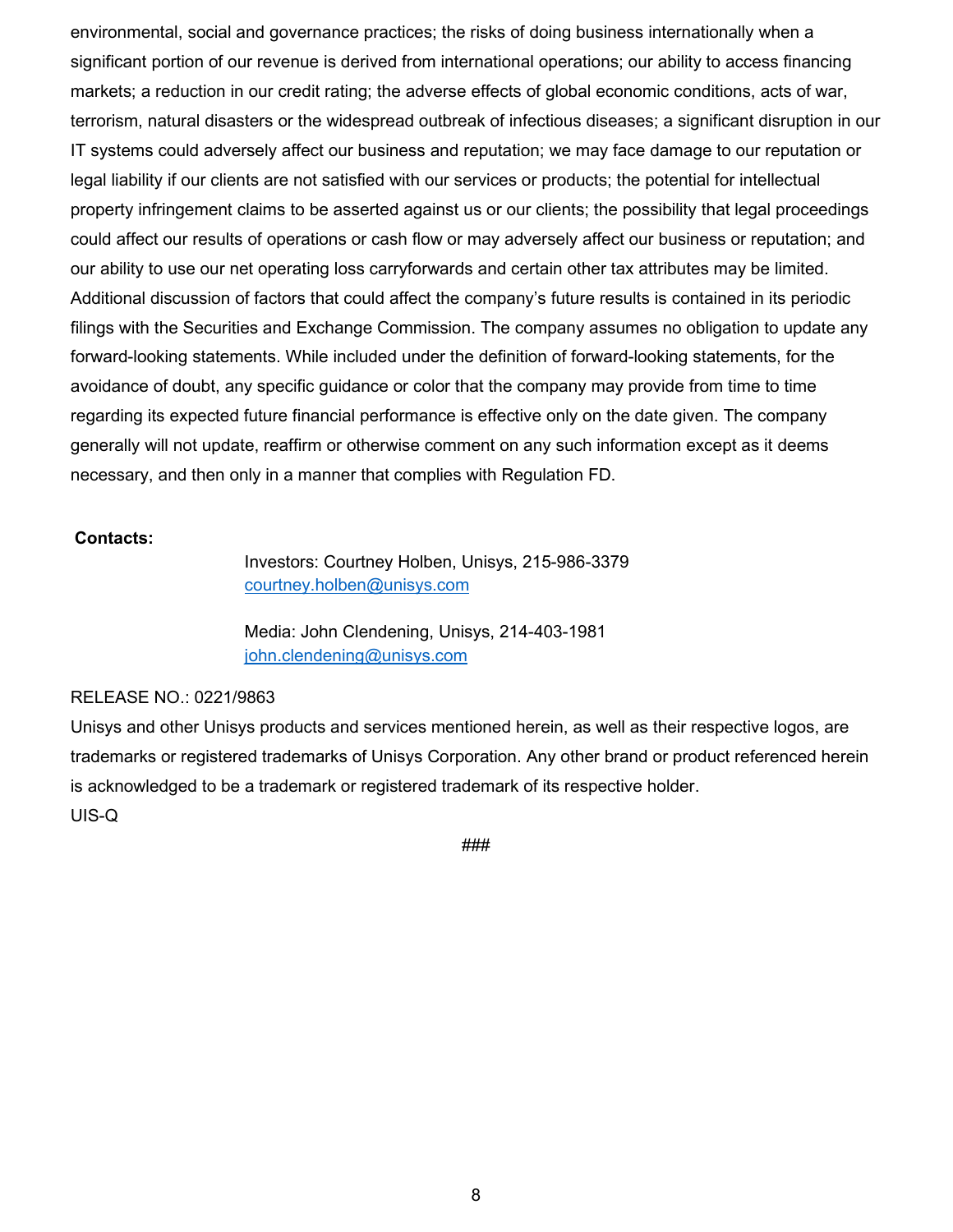### **UNISYS CORPORATION CONSOLIDATED STATEMENTS OF INCOME (LOSS) (Unaudited) (Millions, except per share data)**

|                                                                           | <b>Three Months Ended</b><br>December 31. |             |      | <b>Year Ended</b><br>December 31 |      |             |               |           |  |
|---------------------------------------------------------------------------|-------------------------------------------|-------------|------|----------------------------------|------|-------------|---------------|-----------|--|
|                                                                           | 2021                                      |             | 2020 |                                  | 2021 |             |               | 2020      |  |
| <b>Revenue</b>                                                            |                                           |             |      |                                  |      |             |               |           |  |
| <b>Services</b>                                                           | \$                                        | 430.5       | \$   | 445.0                            | \$   | 1,699.3     |               | \$1,692.9 |  |
| Technology                                                                |                                           | 108.8       |      | 131.9                            |      | 355.1       |               | 333.4     |  |
|                                                                           |                                           | 539.3       |      | 576.9                            |      | 2,054.4     |               | 2,026.3   |  |
| <b>Costs and expenses</b>                                                 |                                           |             |      |                                  |      |             |               |           |  |
| Cost of revenue:                                                          |                                           |             |      |                                  |      |             |               |           |  |
| <b>Services</b>                                                           |                                           | 339.0       |      | 367.8                            |      | 1,358.7     |               | 1,429.4   |  |
| Technology                                                                |                                           | 36.6        |      | 34.0                             |      | 123.7       |               | 113.9     |  |
|                                                                           |                                           | 375.6       |      | 401.8                            |      | 1,482.4     |               | 1,543.3   |  |
| Selling, general and administrative                                       |                                           | 109.8       |      | 116.9                            |      | 389.5       |               | 369.4     |  |
| Research and development                                                  |                                           | 9.4         |      | 10.5                             |      | 28.5        |               | 26.6      |  |
|                                                                           |                                           | 494.8       |      | 529.2                            |      | 1,900.4     |               | 1,939.3   |  |
| <b>Operating income</b>                                                   |                                           | 44.5        |      | 47.7                             |      | 154.0       |               | 87.0      |  |
| Interest expense                                                          |                                           | 8.4         |      | 8.3                              |      | 35.4        |               | 29.2      |  |
| Other (expense), net                                                      |                                           | (145.7)     |      | (195.3)                          |      | (580.3)     |               | (329.6)   |  |
| Loss from continuing operations before income taxes                       |                                           | (109.6)     |      | (155.9)                          |      | (461.7)     |               | (271.8)   |  |
| Provision (benefit) for income taxes                                      |                                           | 21.9        |      | 18.8                             |      | (11.9)      |               | 45.4      |  |
| Consolidated net loss from continuing operations                          |                                           | (131.5)     |      | (174.7)                          |      | (449.8)     |               | (317.2)   |  |
| Net (loss) income attributable to noncontrolling interests                |                                           | (0.3)       |      |                                  |      | (1.3)       |               | 0.5       |  |
| Net loss from continuing operations attributable to Unisys<br>Corporation |                                           | (131.2)     |      | (174.7)                          |      | (448.5)     |               | (317.7)   |  |
| Income from discontinued operations, net of tax                           |                                           |             |      | 1.6                              |      |             |               | 1,068.4   |  |
| Net (loss) income attributable to Unisys Corporation                      | \$                                        | (131.2)     | -\$  | $(173.1)$ \$                     |      | (448.5)     |               | 750.7     |  |
| Earnings (loss) per common share attributable to Unisys<br>rnaratian      |                                           |             |      |                                  |      |             |               |           |  |
| <b>Basic</b>                                                              |                                           |             |      |                                  |      |             |               |           |  |
| Continuing operations                                                     | \$                                        | (1.95)      | \$   | $(2.77)$ \$                      |      | (6.75)      | $\frac{1}{2}$ | (5.05)    |  |
| <b>Discontinued operations</b>                                            |                                           |             |      | 0.02                             |      |             |               | 16.98     |  |
| <b>Total</b>                                                              | $\frac{\$}{}$                             | $(1.95)$ \$ |      | $(2.75)$ \$                      |      | (6.75)      | $\sqrt[6]{3}$ | 11.93     |  |
| <b>Diluted</b>                                                            |                                           |             |      |                                  |      |             |               |           |  |
| <b>Continuing operations</b>                                              | $\sqrt[6]{\frac{1}{2}}$                   | $(1.95)$ \$ |      | $(2.77)$ \$                      |      | $(6.75)$ \$ |               | (5.05)    |  |
| Discontinued operations                                                   |                                           |             |      | 0.02                             |      |             |               | 16.98     |  |
| <b>Total</b>                                                              | $\frac{\$}{}$                             | $(1.95)$ \$ |      | $(2.75)$ \$                      |      | $(6.75)$ \$ |               | 11.93     |  |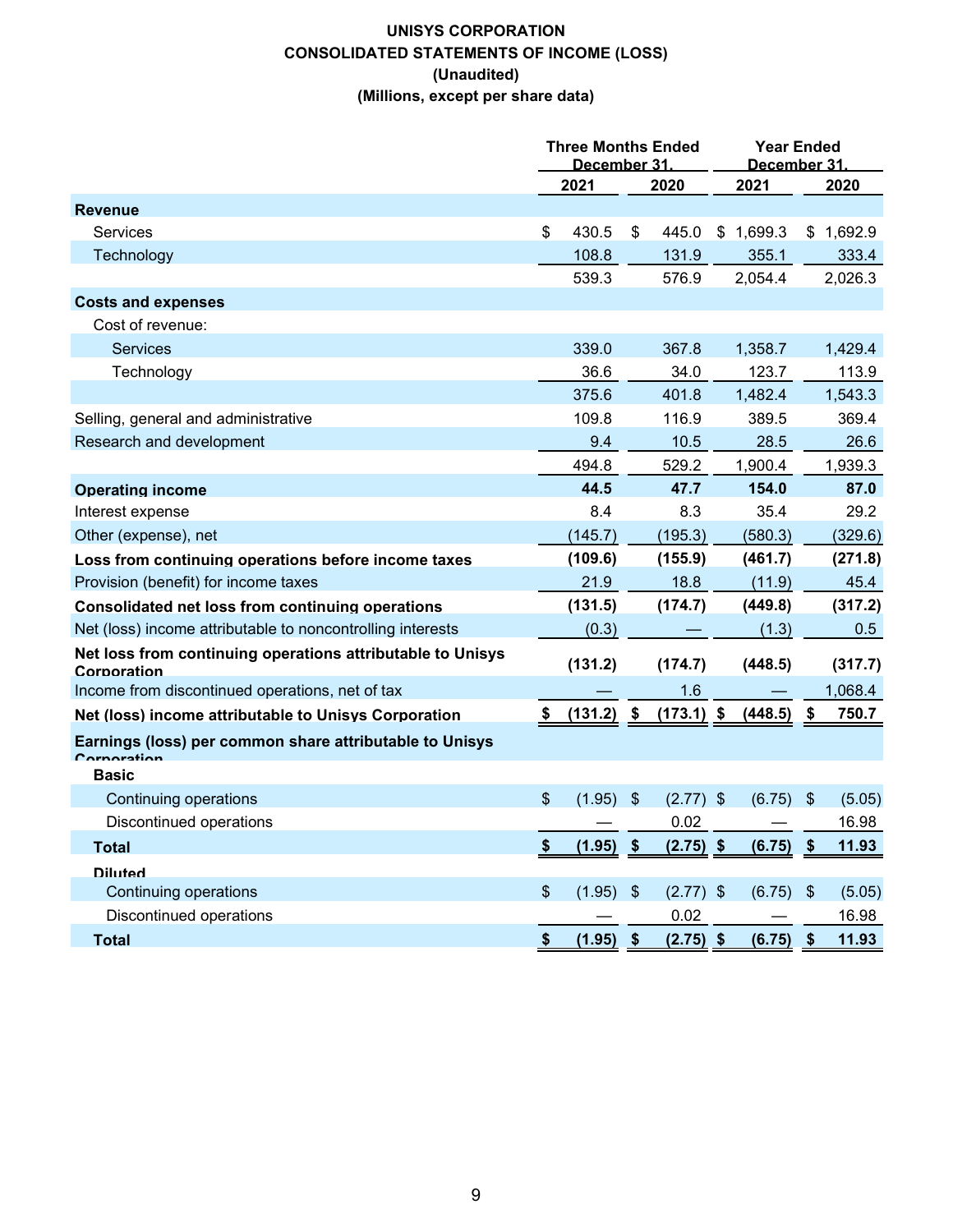## **UNISYS CORPORATION SEGMENT RESULTS (Unaudited) (Millions)**

|                                      |               | Total     |                | <b>DWS</b>    | C&I            |               |                | <b>ECS</b> | Other       |
|--------------------------------------|---------------|-----------|----------------|---------------|----------------|---------------|----------------|------------|-------------|
| Three Months Ended December 31, 2021 |               |           |                |               |                |               |                |            |             |
| Customer revenue                     | $\mathcal{S}$ | 539.3     | $\mathfrak{L}$ | 138.1         | $\mathfrak{L}$ | 129.9         | $\mathfrak{S}$ | 191.2      | \$<br>80.1  |
| Intersegment                         |               |           |                |               |                |               |                |            |             |
| <b>Total revenue</b>                 | \$            | 539.3     | S              | 138.1         | \$             | 129.9         | \$             | 191.2      | \$<br>80.1  |
| Gross profit percent                 |               | 30.4%     |                | <u>13.5 %</u> |                | <u>15.2 %</u> |                | 65.0 %     |             |
| Three Months Ended December 31, 2020 |               |           |                |               |                |               |                |            |             |
| Customer revenue                     | \$            | 576.9     | \$             | 146.3         | $\mathfrak{S}$ | 131.1         | \$             | 220.5      | \$<br>79.0  |
| Intersegment                         |               |           |                |               |                |               |                |            |             |
| Total revenue                        | \$            | 576.9     | \$             | 146.3         | \$             | 131.1         | \$             | 220.5      | \$<br>79.0  |
| Gross profit percent                 |               | 30.4%     |                | 11.9 %        |                | 12.1%         |                | 65.1 %     |             |
|                                      |               |           |                |               |                |               |                |            |             |
|                                      |               |           |                |               |                |               |                |            |             |
|                                      |               | Total     |                | <b>DWS</b>    |                | C&I           |                | <b>ECS</b> | Other       |
| Year Ended December 31, 2021         |               |           |                |               |                |               |                |            |             |
| Customer revenue                     |               | \$2,054.4 | \$             | 567.0         | $\mathfrak{L}$ | 496.5         | \$             | 677.5      | \$<br>313.4 |
| Intersegment                         |               |           |                |               |                |               |                | 1.4        | (1.4)       |
| <b>Total revenue</b>                 |               | \$2,054.4 | \$             | 567.0         | \$             | 496.5         | \$             | 678.9      | 312.0       |
| Gross profit percent                 |               | 27.8 %    |                | 13.5 %        |                | 11.4%         |                | 63.1 %     |             |
| Year Ended December 31 2020          |               |           |                |               |                |               |                |            |             |
| Customer revenue                     |               | \$2,026.3 | \$             | 588.3         | \$             | 465.2         | \$             | 659.7      | \$<br>313.1 |
| Intersegment                         |               |           |                |               |                |               |                | 0.1        | (0.1)       |
| Total revenue                        |               | \$2,026.3 | \$             | 588.3         | \$             | 465.2         | \$             | 659.8      | \$<br>313.0 |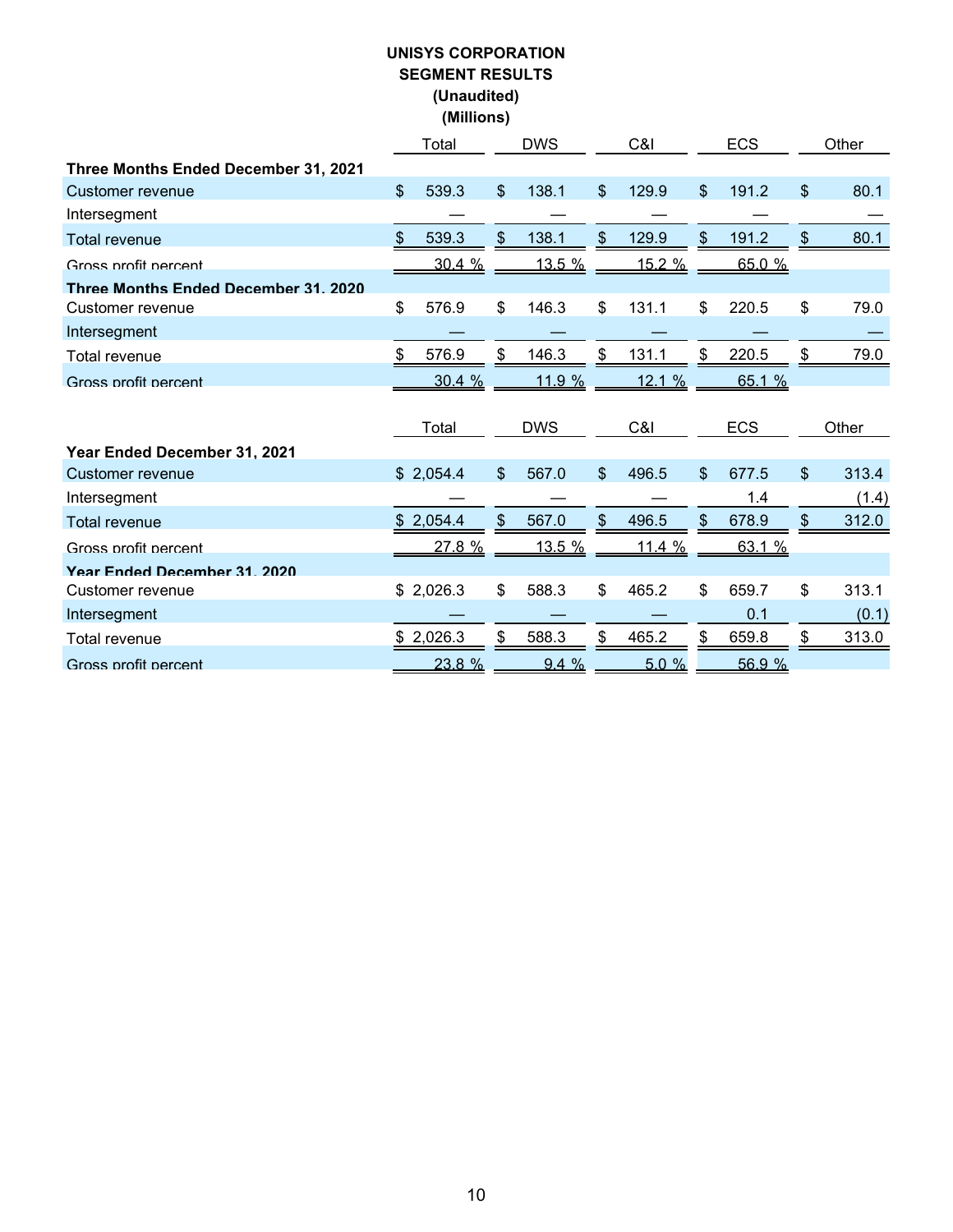### **UNISYS CORPORATION CONSOLIDATED BALANCE SHEETS (Unaudited) (Millions)**

|                                                  | December 31,<br>2021 | December 31,<br>2020      |         |  |  |
|--------------------------------------------------|----------------------|---------------------------|---------|--|--|
| <b>Assets</b>                                    |                      |                           |         |  |  |
| <b>Current assets</b>                            |                      |                           |         |  |  |
| Cash and cash equivalents                        | \$<br>552.9          | \$                        | 898.5   |  |  |
| Accounts receivable, net                         | 451.7                |                           | 460.5   |  |  |
| <b>Contract assets</b>                           | 42.0                 |                           | 44.3    |  |  |
| Inventories                                      | 7.6                  |                           | 13.4    |  |  |
| Prepaid expenses and other current assets        | 78.8                 |                           | 89.3    |  |  |
| <b>Total current assets</b>                      | 1,133.0              |                           | 1,506.0 |  |  |
| Properties                                       | 468.0                |                           | 727.0   |  |  |
| Less - Accumulated depreciation and amortization | 381.5                |                           | 616.5   |  |  |
| Properties, net                                  | 86.5                 |                           | 110.5   |  |  |
| Outsourcing assets, net                          | 124.6                |                           | 173.9   |  |  |
| Marketable software, net                         | 176.2                |                           | 193.6   |  |  |
| Operating lease right-of-use assets              | 62.7                 |                           | 79.3    |  |  |
| Prepaid postretirement assets                    | 159.7                |                           | 187.5   |  |  |
| Deferred income taxes                            | 125.3                |                           | 136.2   |  |  |
| Goodwill                                         | 315.0                |                           | 108.6   |  |  |
| Intangible assets, net                           | 34.9                 |                           |         |  |  |
| Restricted cash                                  | 7.7                  |                           | 8.2     |  |  |
| Assets held-for-sale                             | 20.0                 |                           |         |  |  |
| Other long-term assets                           | 173.9                |                           | 204.1   |  |  |
| <b>Total assets</b>                              | \$<br>2,419.5        | \$                        | 2,707.9 |  |  |
| <b>Liabilities and deficit</b>                   |                      |                           |         |  |  |
| <b>Current liabilities:</b>                      |                      |                           |         |  |  |
| Current maturities of long-term debt             | \$<br>18.2           | $\$\$                     | 102.8   |  |  |
| Accounts payable                                 | 180.2                |                           | 223.2   |  |  |
| Deferred revenue                                 | 253.2                |                           | 257.1   |  |  |
| Other accrued liabilities                        | 300.9                |                           | 352.0   |  |  |
| <b>Total current liabilities</b>                 | 752.5                |                           | 935.1   |  |  |
| Long-term debt                                   | 511.2                |                           | 527.1   |  |  |
| Long-term postretirement liabilities             | 976.2                |                           | 1,286.1 |  |  |
| Long-term deferred revenue                       | 150.7                |                           | 137.9   |  |  |
| Long-term operating lease liabilities            | 46.1                 |                           | 62.4    |  |  |
| Other long-term liabilities                      | 47.2                 |                           | 71.4    |  |  |
| Commitments and contingencies                    |                      |                           |         |  |  |
| Total Unisys Corporation stockholders' deficit   | (113.7)              |                           | (356.8) |  |  |
| Noncontrolling interests                         | 49.3                 |                           | 44.7    |  |  |
| <b>Total deficit</b>                             | (64.4)               |                           | (312.1) |  |  |
| <b>Total liabilities and deficit</b>             | \$<br>2,419.5        | $\boldsymbol{\mathsf{s}}$ | 2,707.9 |  |  |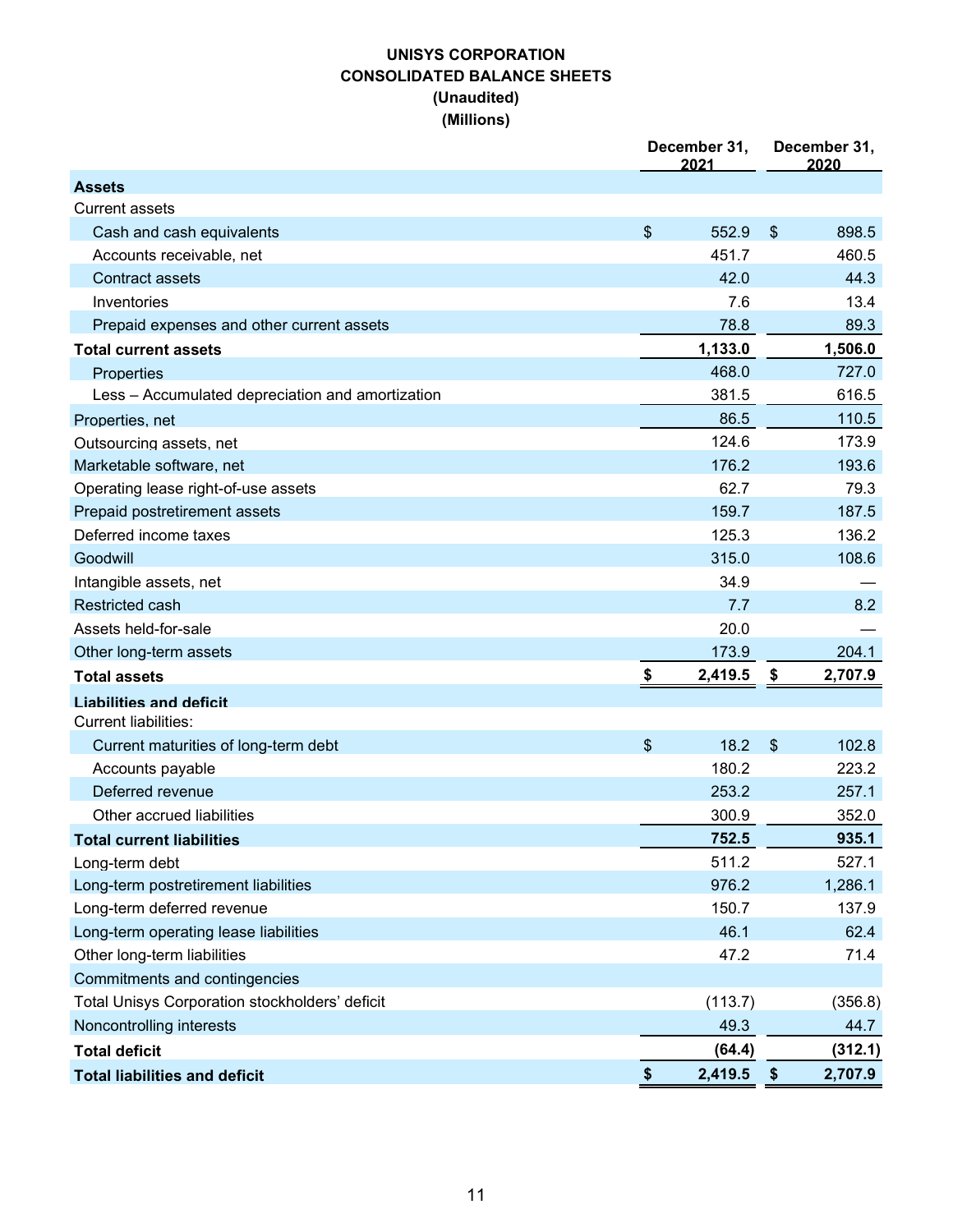## **UNISYS CORPORATION CONSOLIDATED STATEMENTS OF CASH FLOWS (Unaudited) (Millions)**

|                                                                                                                     | <b>Year Ended</b><br><u> Dacambar 31</u> |                          |  |              |  |  |
|---------------------------------------------------------------------------------------------------------------------|------------------------------------------|--------------------------|--|--------------|--|--|
|                                                                                                                     |                                          | 2021                     |  | 2020         |  |  |
| Cash flows from operating activities                                                                                |                                          |                          |  |              |  |  |
| Consolidated net loss from continuing operations                                                                    | \$                                       | $(449.8)$ \$             |  | (317.2)      |  |  |
| Income from discontinued operations, net of tax                                                                     |                                          |                          |  | 1.068.4      |  |  |
| Adjustments to reconcile consolidated net income (loss) to net cash provided by (used for) operating<br>activities: |                                          |                          |  |              |  |  |
| Gain on sale of U.S. Federal business                                                                               |                                          |                          |  | (1.060.0)    |  |  |
| Foreign currency losses                                                                                             |                                          | 2.6                      |  | 36.2         |  |  |
| Non-cash interest expense                                                                                           |                                          | 1.8                      |  | 4.6          |  |  |
| Debt extinguishment charge                                                                                          |                                          | $\overline{\phantom{0}}$ |  | 28.5         |  |  |
| Employee stock compensation                                                                                         |                                          | 18.8                     |  | 14.5         |  |  |
| Depreciation and amortization of properties                                                                         |                                          | 30.5                     |  | 29.7         |  |  |
| Depreciation and amortization of outsourcing assets                                                                 |                                          | 68.0                     |  | 65.8         |  |  |
| Amortization of marketable software                                                                                 |                                          | 71.9                     |  | 65.5         |  |  |
| Amortization of intangible assets                                                                                   |                                          | 3.0                      |  |              |  |  |
| Other non-cash operating activities                                                                                 |                                          | (0.6)                    |  | (0.3)        |  |  |
| Loss on disposal of capital assets                                                                                  |                                          | 2.2                      |  | 4.5          |  |  |
| Postretirement contributions                                                                                        |                                          | (56.4)                   |  | (832.2)      |  |  |
| Postretirement expense                                                                                              |                                          | 552.0                    |  | 239.2        |  |  |
| Deferred income taxes, net                                                                                          |                                          | (59.2)                   |  | (13.4)       |  |  |
| Changes in operating assets and liabilities, excluding the effects of acquisitions:                                 |                                          |                          |  |              |  |  |
| Receivables, net and contract assets                                                                                |                                          | 47.4                     |  | (74.8)       |  |  |
| Inventories                                                                                                         |                                          | 6.0                      |  | 3.0          |  |  |
| Other assets                                                                                                        |                                          | 8.0                      |  | 5.9          |  |  |
| Accounts pavable and other accrued liabilities                                                                      |                                          | (149.4)                  |  | 3.4          |  |  |
| <b>Other liabilities</b>                                                                                            |                                          | 35.7                     |  | 47.5         |  |  |
| Net cash provided by (used for) operating activities                                                                |                                          | 132.5                    |  | (681.2)      |  |  |
| Cash flows from investing activities                                                                                |                                          |                          |  |              |  |  |
| Purchases of businesses, net of cash acquired                                                                       |                                          | (239.3)                  |  |              |  |  |
| Net proceeds from sale of U.S. Federal business                                                                     |                                          |                          |  | 1,162.9      |  |  |
| Proceeds from investments                                                                                           |                                          | 4,148.2                  |  | 3.388.5      |  |  |
| Purchases of investments                                                                                            |                                          | (4, 168.1)               |  | (3,379.2)    |  |  |
| Capital additions of properties                                                                                     |                                          | (27.3)                   |  | (27.7)       |  |  |
| Capital additions of outsourcing assets                                                                             |                                          | (18.5)                   |  | (30.1)       |  |  |
| Investment in marketable software                                                                                   |                                          | (54.4)                   |  | (72.3)       |  |  |
| Other                                                                                                               |                                          | (0.9)                    |  | (0.5)        |  |  |
| Net cash (used for) provided by investing activities                                                                |                                          | (360.3)                  |  | 1,041.6      |  |  |
| Cash flows from financing activities                                                                                |                                          |                          |  |              |  |  |
| Proceeds from issuance of long-term debt                                                                            |                                          | 1.5                      |  | 497.3        |  |  |
| Payments of long-term debt                                                                                          |                                          | (103.1)                  |  | (454.8)      |  |  |
| Cash paid for debt extinguishment                                                                                   |                                          |                          |  | (23.7)       |  |  |
| Issuance costs relating to long-term debt                                                                           |                                          |                          |  | (7.9)        |  |  |
| Proceeds from exercise of stock options                                                                             |                                          | 4.5                      |  |              |  |  |
| Other                                                                                                               |                                          | (8.4)                    |  | (5.8)        |  |  |
| Net cash (used for) provided by financing activities                                                                |                                          | (105.5)                  |  | 5.1          |  |  |
| Effect of exchange rate changes on cash, cash equivalents and restricted cash                                       |                                          | (12.8)                   |  | (10.6)       |  |  |
| (Decrease) increase in cash, cash equivalents and restricted cash                                                   |                                          | (346.1)                  |  | 354.9        |  |  |
| Cash, cash equivalents and restricted cash, beginning of period                                                     |                                          | 906.7                    |  | 551.8        |  |  |
| Cash, cash equivalents and restricted cash, end of period                                                           | S.                                       | $560.6$ \$               |  | <u>906.7</u> |  |  |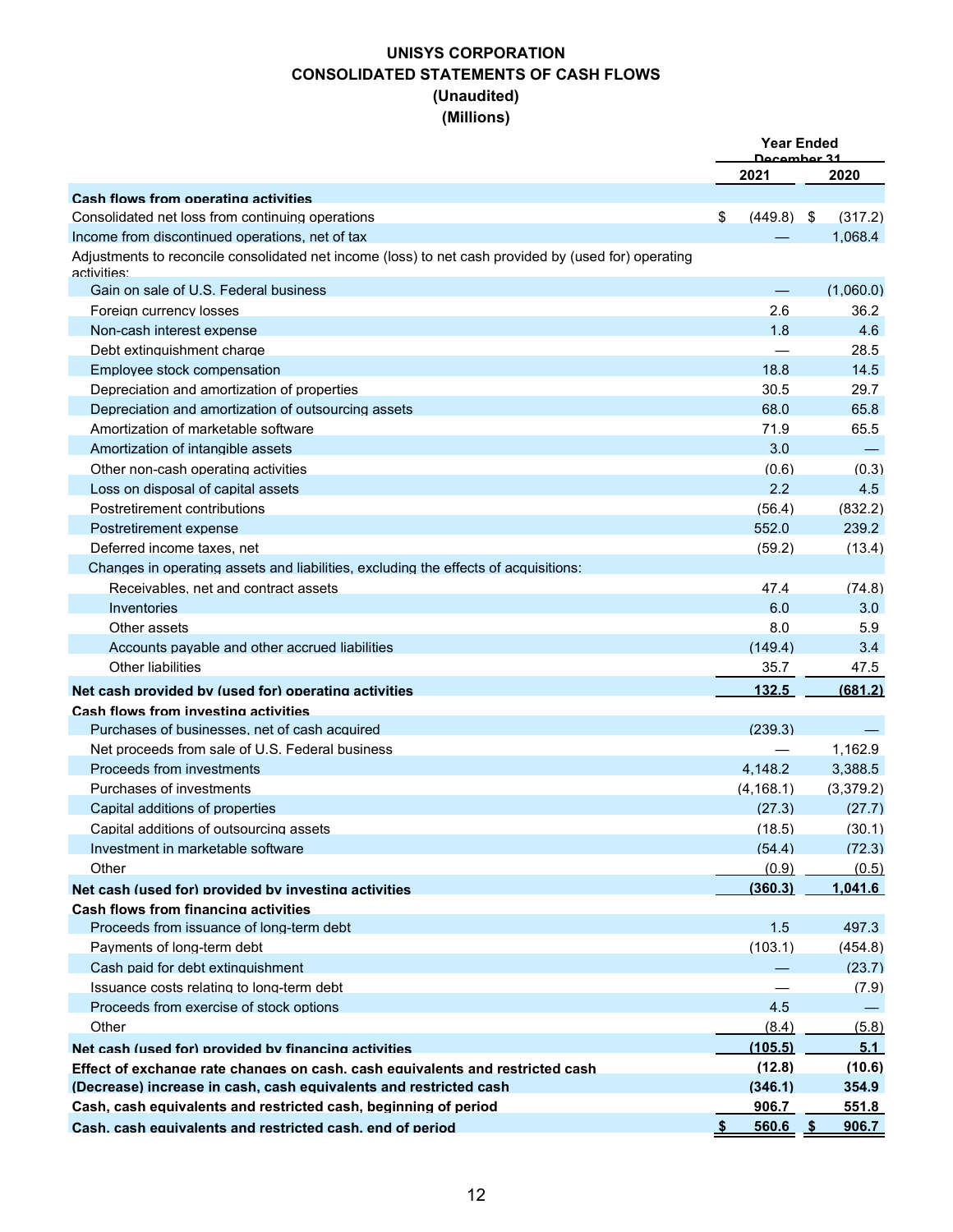### **UNISYS CORPORATION RECONCILIATIONS OF SELECTED GAAP MEASURES TO NON-GAAP MEASURES (Unaudited)**

**(Millions, except per share data)**

|                                                                                          |                         | <b>Three Months Ended</b> |             |                       |              |                          | <b>Year Ended</b> |                |             |
|------------------------------------------------------------------------------------------|-------------------------|---------------------------|-------------|-----------------------|--------------|--------------------------|-------------------|----------------|-------------|
|                                                                                          |                         | December 31               |             |                       | December 31. |                          |                   |                |             |
|                                                                                          |                         |                           | 2021        |                       | 2020         |                          | 2021              |                | 2020        |
| GAAP net loss from continuing operations attributable to<br>Unisys Corporation           |                         | \$                        | (131.2)     | <b>S</b>              | (174.7)      | \$                       | (448.5)           | -\$            | (317.7)     |
| Postretirement expense:                                                                  | pretax                  |                           | 144.3       |                       | 166.4        |                          | 552.0             |                | 239.2       |
|                                                                                          | tax                     |                           | 0.4         |                       | 0.4          |                          | 53.2              |                | 1.5         |
|                                                                                          | net of tax              |                           | 143.9       |                       | 166.0        |                          | 498.8             |                | 237.7       |
| Cost reduction and other expenses                                                        | pretax                  |                           | 22.1        |                       | 58.6         |                          | 67.8              |                | 157.0       |
|                                                                                          | tax                     |                           |             |                       | 0.7          |                          | 0.6               |                | 1.6         |
|                                                                                          | net of tax              |                           | 22.1        |                       | 57.9         |                          | 67.2              |                | 155.4       |
|                                                                                          | noncontrolling interest |                           |             |                       |              |                          |                   |                |             |
|                                                                                          | net of noncontrolling   |                           | 22.1        |                       | 57.9         |                          | 67.2              |                | 155.4       |
| Non-GAAP net income from continuing operations<br>attributable to Unisys Cornoration     |                         |                           | 34.8        |                       | 49.2         |                          | 117.5             |                | 75.4        |
| Add interest expense on convertible notes                                                |                         |                           |             |                       |              |                          |                   |                |             |
| Non-GAAP net income attributable to Unisys Corporation for<br>diluted earnings per share |                         | \$                        | 34.8        | S                     | 49.2         | S                        | 117.5             | \$             | 75.4        |
|                                                                                          |                         |                           |             |                       |              |                          |                   |                |             |
| Weighted average shares (thousands)                                                      |                         |                           | 67,170      |                       | 63,038       |                          | 66,451            |                | 62,932      |
| Plus incremental shares from assumed conversion:                                         |                         |                           |             |                       |              |                          |                   |                |             |
|                                                                                          | Employee stock plans    |                           | 914         |                       | 805          |                          | 871               |                | 579         |
|                                                                                          | Convertible notes       |                           |             |                       | 3,425        |                          |                   |                | 3,425       |
| Non-GAAP adiusted weighted average shares                                                |                         |                           | 68,084      |                       | 67,268       |                          | 67,322            |                | 66,936      |
| Dilutad agrninge (loee) nar ehara from continuing oparatione                             |                         |                           |             |                       |              |                          |                   |                |             |
| <b>GAAP basis</b>                                                                        |                         |                           |             |                       |              |                          |                   |                |             |
| GAAP net loss from continuing operations attributable to Unisys<br>Corporation           |                         | \$                        | (131.2)     | \$                    | (174.7)      | -\$                      | (448.5)           | \$             | (317.7)     |
| Divided by weighted average shares                                                       |                         |                           | 67,170      |                       | 63,038       |                          | 66,451            |                | 62,932      |
| <b>GAAP diluted loss per share</b>                                                       |                         | S.                        | $(1.95)$ \$ |                       | (2.77)       | $\mathbf{\hat{s}}$       | (6.75)            | <u>\$</u>      | (5.05)      |
| <b>Non-GAAP basis</b>                                                                    |                         |                           |             |                       |              |                          |                   |                |             |
| Non-GAAP net income attributable to Unisys Corporation for<br>diluted earnings per share |                         | $\mathfrak{L}$            | 34.8        | \$                    | 49.2         | \$                       | 117.5             | $\mathfrak{L}$ | 75.4        |
| Divided by Non-GAAP adjusted weighted average shares                                     |                         |                           | 68,084      |                       | 67,268       |                          | 67,322            |                | 66,936      |
| Non-GAAP diluted earnings per share                                                      |                         | $\mathbf{\mathfrak{L}}$   | 0.51        | $\mathbf{\mathsf{s}}$ | 0.73         | $\mathbf{\underline{s}}$ | 1.75              | $\mathbf{s}$   | <u>1.13</u> |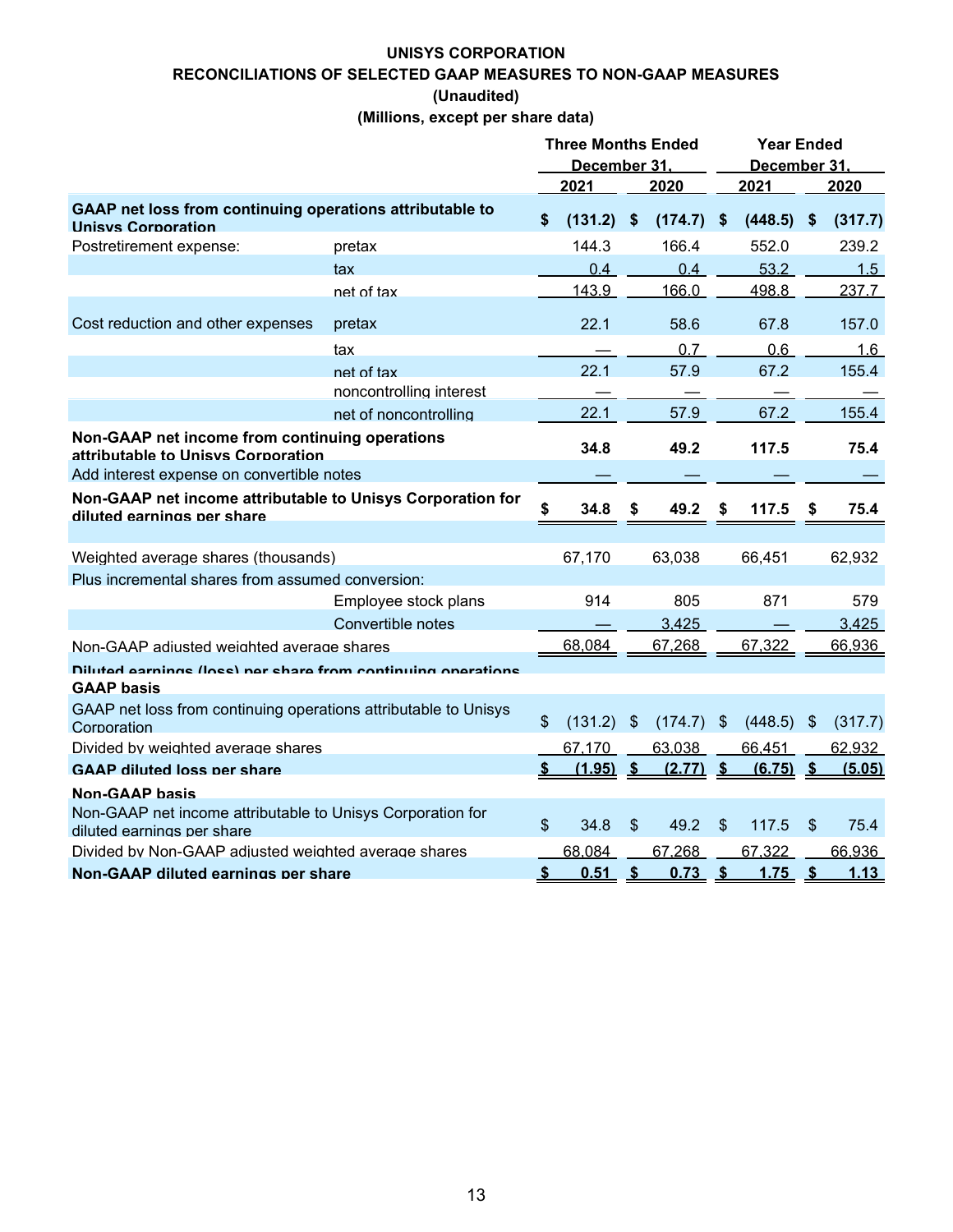### **UNISYS CORPORATION RECONCILIATIONS OF GAAP TO NON-GAAP (Unaudited) (Millions)**

### **FREE CASH FLOW**

|                                        |              | <b>Three Months Ended</b> |   |              |              | <b>Year Ended</b> |   |         |  |  |
|----------------------------------------|--------------|---------------------------|---|--------------|--------------|-------------------|---|---------|--|--|
|                                        | December 31, |                           |   |              | December 31, |                   |   |         |  |  |
|                                        | 2021         |                           |   | 2020         |              | 2021              |   | 2020    |  |  |
| Cash provided by (used for) operations | \$           | 68.0                      | S | $(355.4)$ \$ |              | 132.5             | S | (681.2) |  |  |
| Additions to marketable software       |              | (12.3)                    |   | (17.5)       |              | (54.4)            |   | (72.3)  |  |  |
| Additions to properties                |              | (7.6)                     |   | (11.0)       |              | (27.3)            |   | (27.7)  |  |  |
| Additions to outsourcing assets        |              | (3.8)                     |   | (6.5)        |              | (18.5)            |   | (30.1)  |  |  |
| Free cash flow                         |              | 44.3                      |   | (390.4)      |              | 32.3              |   | (811.3) |  |  |
| Postretirement funding                 |              | 12.8                      |   | 487.7        |              | 56.4              |   | 832.2   |  |  |
| Discontinued operations                |              |                           |   | 0.7          |              |                   |   | (8.4)   |  |  |
| Cost reduction and other payments      |              | 15.1                      |   | 6.6          |              | 83.5              |   | 30.1    |  |  |
| <b>Adjusted free cash flow</b>         |              | 72.2                      |   | 104.6        |              | 172.2             | S | 42.6    |  |  |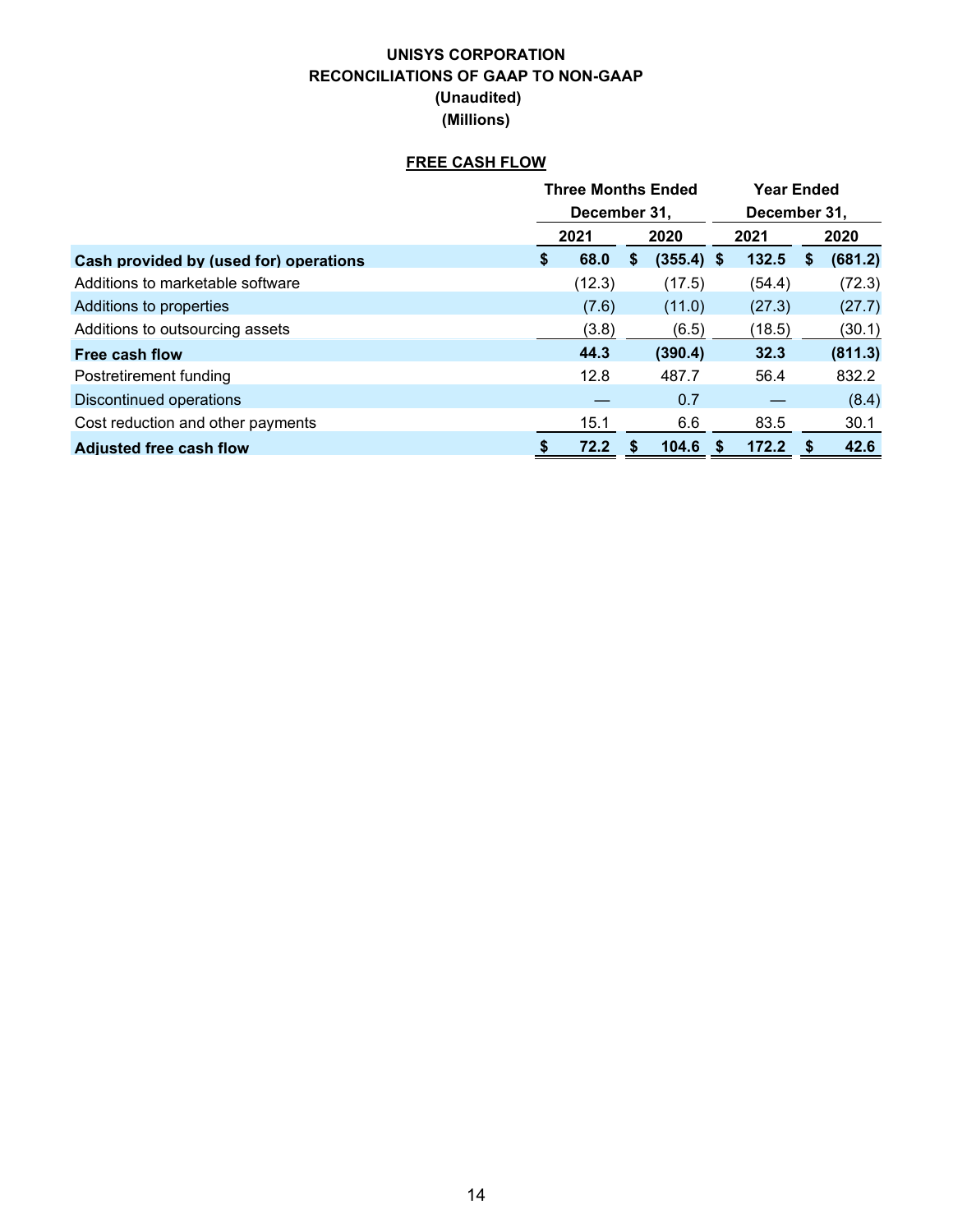### **UNISYS CORPORATION RECONCILIATIONS OF GAAP TO NON-GAAP (Unaudited) (Millions)**

#### **EBITDA**

|                                                                                         | Three Months Ended |         |                           |              |               | Year Ended   |                            |         |
|-----------------------------------------------------------------------------------------|--------------------|---------|---------------------------|--------------|---------------|--------------|----------------------------|---------|
|                                                                                         | December 31,       |         |                           |              | December 31,  |              |                            |         |
|                                                                                         |                    | 2021    |                           | 2020         | 2021          |              |                            | 2020    |
| Net loss from continuing operations attributable to Unisys<br>Corporation               | \$                 | (131.2) | $\boldsymbol{\mathsf{s}}$ | $(174.7)$ \$ |               | $(448.5)$ \$ |                            | (317.7) |
| Net (loss) income attributable to noncontrolling interests                              |                    | (0.3)   |                           |              |               | (1.3)        |                            | 0.5     |
| Interest expense, net of interest income of \$2.4, \$1.3, \$7.8, \$7.3<br>respectively* |                    | 6.0     |                           | 7.0          |               | 27.6         |                            | 21.9    |
| Provision (benefit) for income taxes                                                    |                    | 21.9    |                           | 18.8         |               | (11.9)       |                            | 45.4    |
| Depreciation                                                                            |                    | 24.5    |                           | 24.6         |               | 98.5         |                            | 95.5    |
| Amortization                                                                            |                    | 22.3    |                           | 15.3         |               | 74.9         |                            | 65.5    |
| <b>EBITDA</b>                                                                           |                    | (56.8)  | S                         | (109.0) \$   |               | (260.7)      | \$.                        | (88.9)  |
|                                                                                         |                    |         |                           |              |               |              |                            |         |
| Postretirement expense                                                                  | $\mathfrak{S}$     | 144.3   | $\mathfrak{L}$            | 166.4        | $\mathbf{\$}$ | 552.0        | $\boldsymbol{\mathsf{\$}}$ | 239.2   |
| Debt extinguishment, cost reduction and other expenses**                                |                    | 16.3    |                           | 58.6         |               | 57.3         |                            | 148.8   |
| Non-cash share based expense                                                            |                    | 2.7     |                           | 3.4          |               | 14.2         |                            | 14.5    |
| Other expense, net adjustment***                                                        |                    | 0.5     |                           | 4.8          |               | 7.1          |                            | 7.2     |
| <b>Adjusted EBITDA</b>                                                                  | \$                 | 107.0   |                           | 124.2        |               | 369.9        | \$                         | 320.8   |

\*Included in other (expense), net on the consolidated statements of income (loss)

\*\*Reduced for depreciation and amortization included above

\*\*\*Other expense, net as reported on the consolidated statements of income (loss) less postretirement expense, interest income and items included in debt extinguishment, cost reduction and other expenses

|                                                                                                                 | <b>Three Months Ended</b> |          | <b>Year Ended</b> |           |  |  |  |
|-----------------------------------------------------------------------------------------------------------------|---------------------------|----------|-------------------|-----------|--|--|--|
|                                                                                                                 | December 31,              |          | December 31.      |           |  |  |  |
|                                                                                                                 | 2021                      | 2020     | 2021              | 2020      |  |  |  |
| Revenue                                                                                                         | \$539.3                   | \$576.9  | \$2,054.4         | \$2,026.3 |  |  |  |
| Net loss from continuing operations attributable to Unisys<br>Corporation as a percentage of revenue            | (24.3) %                  | (30.3) % | $(21.8) \%$       | (15.7) %  |  |  |  |
| Non-GAAP net income from continuing operations attributable to<br>Unisys Corporation as a percentage of revenue | 6.5 $%$                   | 8.5%     | 5.7%              | 3.7%      |  |  |  |
| Adjusted EBITDA as a percentage of revenue                                                                      | 19.8 %                    | 21.5 %   | 18.0%             | 15.8%     |  |  |  |